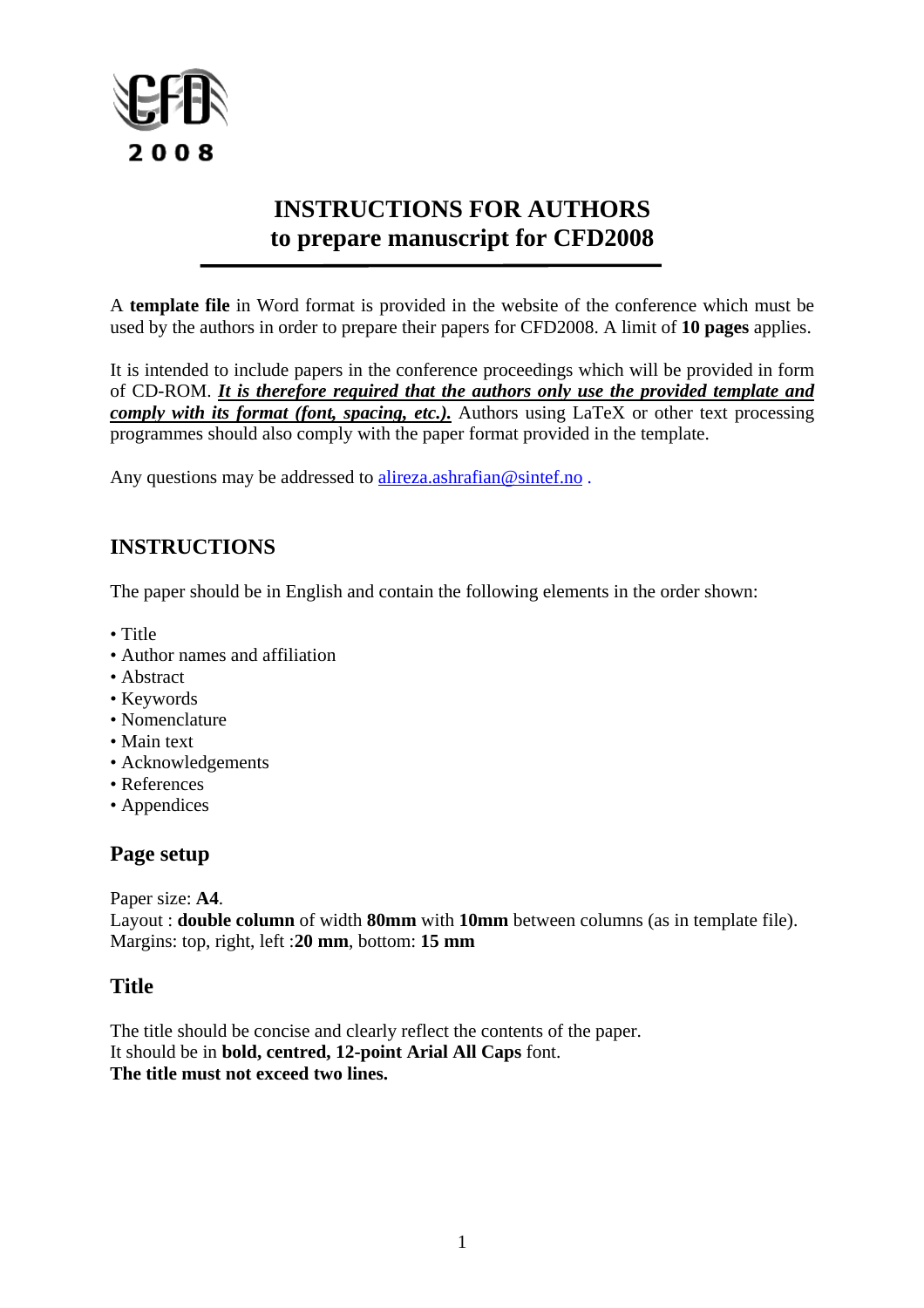# **Author name(s) and affiliation(s)**

The author name(s) and affiliation(s) should be **centred** below the title, in **Arial 9-point bold** font. The authors' names should be listed in sequence, separated by commas, in one line if possible. The corresponding author should be indicated with an asterisk (\*) following the **surname in all caps format**. **The presenting author's name should be underlined.**

Author affiliations should appear in **centred, 9-point Arial** font. Affiliations should include mailing address. If different authors have different affiliations, then the affiliations should appear in sequence below the author names. Superscript of numerals (1, 2, 3, etc.) should be used to relate the author and the corresponding affiliations (see template for clarification). For authors with more than one affiliation, superscript alphabets should be used to indicate the secondary affiliation, which should appear in the footer of the page.

The corresponding author's e-mail address should appear in **centred, 8-point Arial** font. Leave one line in 8-point Arial font between this line and the last affiliation line.

**Leave 5 lines** in 9-point Times New Roman font beneath the e-mail address before the Abstract starts.

## **Header and Footer**

Footer for all pages is page number in **centred 9-point Times New Roman**.

First page header is provided in the template.

In the field to the right, the paper ID (CFD08-paper number) should be given. You will receive your paper ID in an e-mail from the secretary of the conference. Paper ID should appear in **italic 9-point Times New Roman, justified right** in the field.

Even pages

In the header appears name(s) of the author(s) with first name(s) abbreviated (see the template). The text should be in **centred 9-point italic Times New Roman**.

Odd pages In the header appears the title of the article / paper ID in **centred 9-point italic Times New Roman** (see the template).

# **Abstract**

The abstract should give a clear indication of the objective, scope and results of the study presented in the paper. The abstract must not exceed **150 words** and should appear in **justified 9-point Times New Roman** font.

# **Keywords**

Under abstract comes "Keywords:" in **bold, 9-point Arial** font. Follow this line with a list of 3-5 keywords or phrases that best describes the work being discussed in the paper. Keywords should appear in **9-point Times New Roman** font.

### **Nomenclature**

Nomenclature should be listed in alphabetic order with the English symbols following the Greek symbols. It should include list of all notations used in the formulations together with